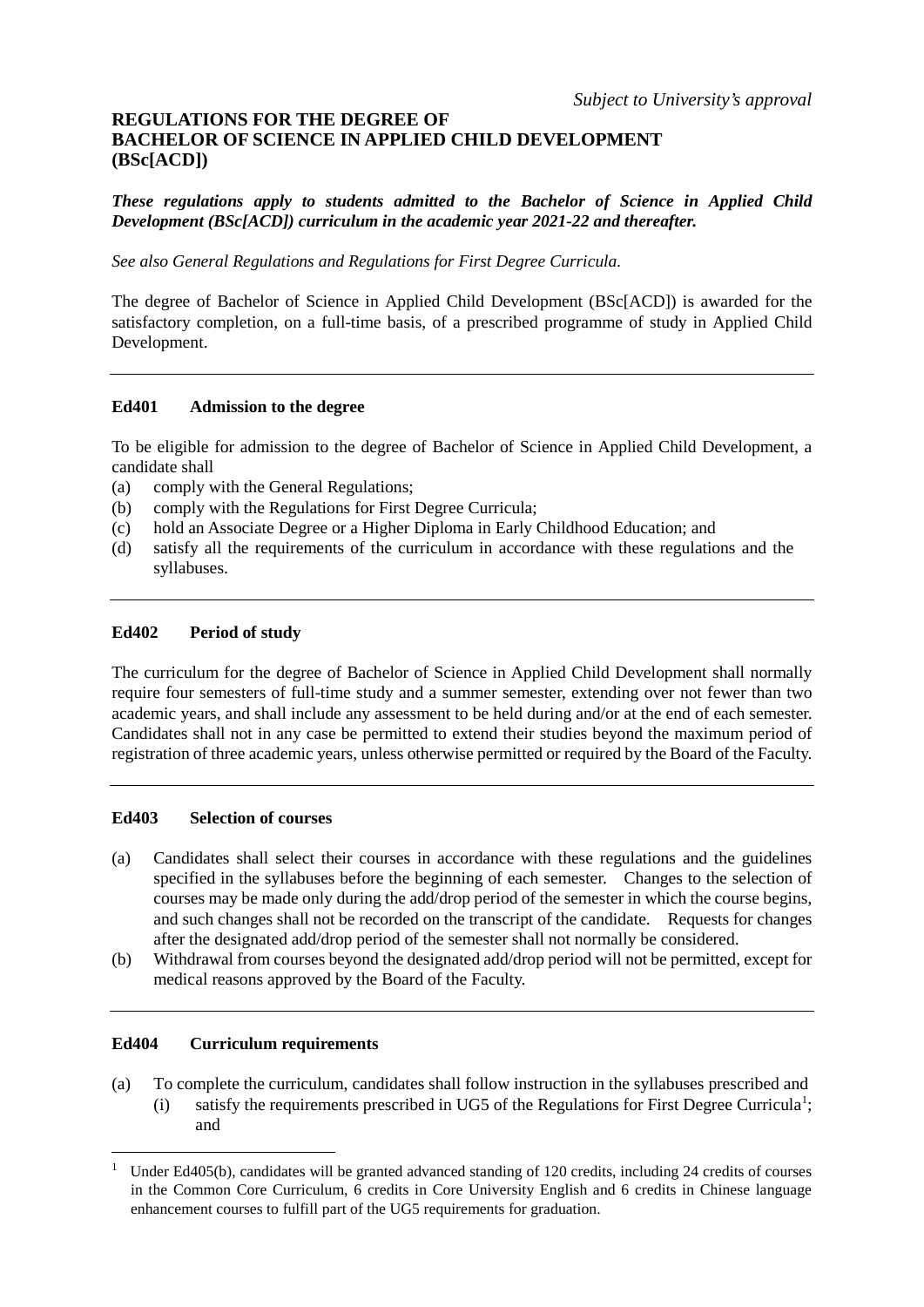- (ii) complete successfully not fewer than 120 credits, in the manner specified in these regulations and syllabuses, comprising:
	- 84 credits in the Major in Applied Child Development (including the final year project (6-credit) as a Capstone Requirement),
	- 6 credits in English in the Discipline course,
	- 12 credits of courses in the Common Core Curriculum, including not more than one course from the same Area of Inquiry, and
	- 18 credits in elective courses.
- (b) Candidates shall normally be required to take not fewer than 24 credits nor more than 30 credits in any one semester (except the summer semester) unless otherwise permitted or required by the Board of the Faculty, or except in the last semester of study when the number of outstanding credits required to complete the curriculum requirements may be fewer than 24 credits.
- (c) Candidates may, of their own volition, take additional credits not exceeding 6 credits in each semester, and/or further credits during the summer semester, accumulating up to a maximum of 72 credits in one academic year. With the special permission of the Board of the Faculty, candidates may exceed the annual study load of 72 credits in a given academic year provided that the total number of credits taken does not exceed the maximum curriculum study load of 144 credits for the normative period of study specified in the curriculum regulations, save as provided for under Ed404(d).
- (d) Where candidates are required to make up for failed credits, the Board of the Faculty may give permission for candidates to exceed the annual study load of 72 credits provided that the total number of credits taken does not exceed the maximum curriculum study load of 216 credits for the maximum period of registration specified in the curriculum regulations.

# **Ed405 Advanced standing and credit transfer**

- (a) Advanced standing may be granted to candidates in recognition of studies completed successfully in an approved institution of higher education elsewhere in accordance with UG2 of the Regulations for First Degree Curricula. Credits granted for advanced standing shall not be included in the calculation of the GPA but will be recorded on the transcript of the candidate.
- (b) In recognition of candidates' fulfillment of requirement stipulated in Ed401(c), they will be granted advanced standing of 120 credits, including 24 credits of courses in the Common Core Curriculum, 6 credits in Core University English and 6 credits in Chinese language enhancement courses.
- (c) Candidates may, with the approval of the Board of the Faculty, transfer credits for courses completed at other institutions at any time during their candidature. The number of transferred credits will be recorded on the transcript of the candidate, but the results of courses completed at other institutions shall not be included in the calculation of the GPA. The number of credits to be transferred shall not exceed half of the total credits normally required under the degree curricula of the candidates during their candidature at the University.

# **Ed406 Assessment and grades**

- (a) Candidates shall be assessed for each of the courses for which they have registered, and assessment may be conducted in any combination of coursework, written examinations and/or any other assessable activities. Only passed courses will earn credits. Grades shall be awarded in accordance with UG8 of the Regulations for First Degree Curricula.
- (b) Courses in which candidates are given an F grade shall be recorded on the transcript of the candidate, together with the new grade if the candidate is re-examined as a second attempt or retakes the failed course. All failed grades shall be included in calculating the GPA and shall be taken into account for the purposes of determining eligibility for award of the BSc(ACD) degree, honours classification and whether a candidate shall be recommended for discontinuation of studies.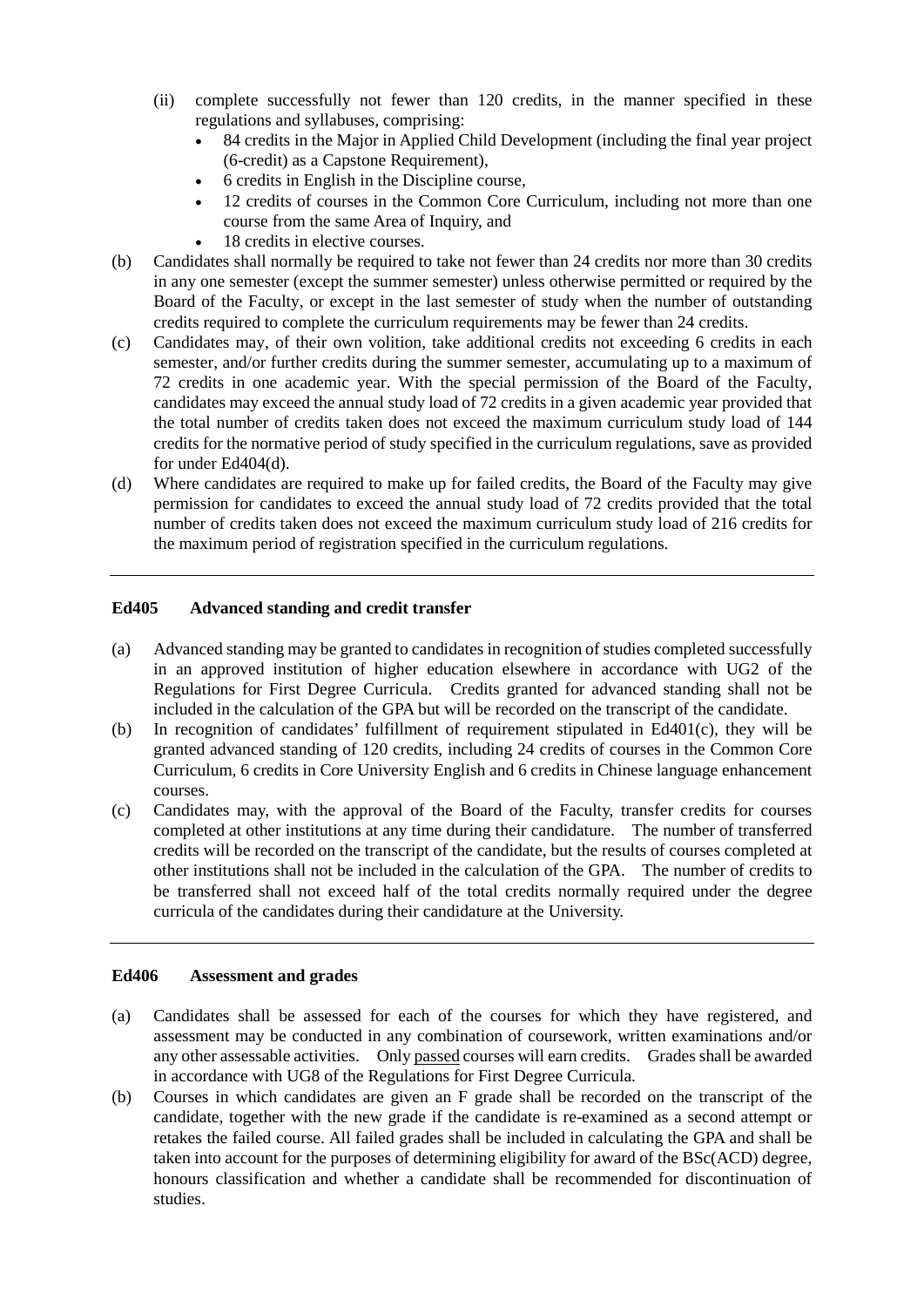- (c) Candidates shall not be permitted to repeat a course for which they have received a D grade or above for the purpose of upgrading.
- (d) There shall be no appeal against the results of examinations and all other forms of assessment.

# **Ed407 Absence from examination**

Candidates who are unable, because of illness or other acceptable reason, to be present at the written examinations of any course may apply for permission to present themselves at a supplementary examination of the same course to be held before the beginning of the First Semester of the following academic year. Any such application shall be made within two weeks of the first day of the candidate's absence from any examination. Any supplementary examination shall be part of that academic year's examinations, and the provisions made in these regulations for failure at the first attempt shall apply accordingly.

# **Ed408 Retaking / Re-examination of failed course(s)**

- (a) Candidates who have failed to satisfy the examiners in course(s), but have
	- completed successfully 36 or more credits in two consecutive semesters (not including the summer semester), except where candidates are not required to take such a number of credits in the two given semesters; and
	- achieved an average semester GPA of 1.0 or higher for two consecutive semesters (not including the summer semester),

shall be required, as specified by the relevant Board of Examiners:

- (i) to undergo re-assessment(s)/re-examination(s) in the failed course(s) to be held no later than the end of the following semester (not including the summer semester); or
- (ii) to re-submit failed coursework, without having to repeat the same course of instruction; or
- (iii) to repeat the failed course(s) by undergoing instruction and satisfying the assessments; or
- (iv) for elective course(s), to take another course *in lieu* and to satisfy the assessment requirements.
- (b) Candidates shall not be permitted to retake a failed course or present themselves for reexamination as a second attempt if they have otherwise satisfied all the requirements stipulated in these regulations for the award of the BSc(ACD) degree.

# **Ed409 Failure in re-examination**

- (a) Candidates who have failed to satisfy the examiners at re-assessment(s)/re-examination(s), granted under Regulation Ed408, of course(s) in the Applied Child Development Major shall:
	- (i) if these courses total *not more* than 12 credits, normally be permitted to progress to the following year of study and to present themselves for re-examination, in any prescribed form of examination; or
	- (ii) if these courses total *more* than 12 credits, be recommended for discontinuation of their studies as stipulated under Regulation Ed410(d).
- (b) Candidates who have failed to satisfy the examiners at a supplementary examination, granted under Regulation Ed407, shall be permitted to present themselves for re-assessment in accordance with Regulation Ed408, as directed by the Board of Examiners.

# **Ed410 Discontinuation**

Unless otherwise permitted by the Board of the Faculty, candidates shall be recommended for discontinuation of their studies if they have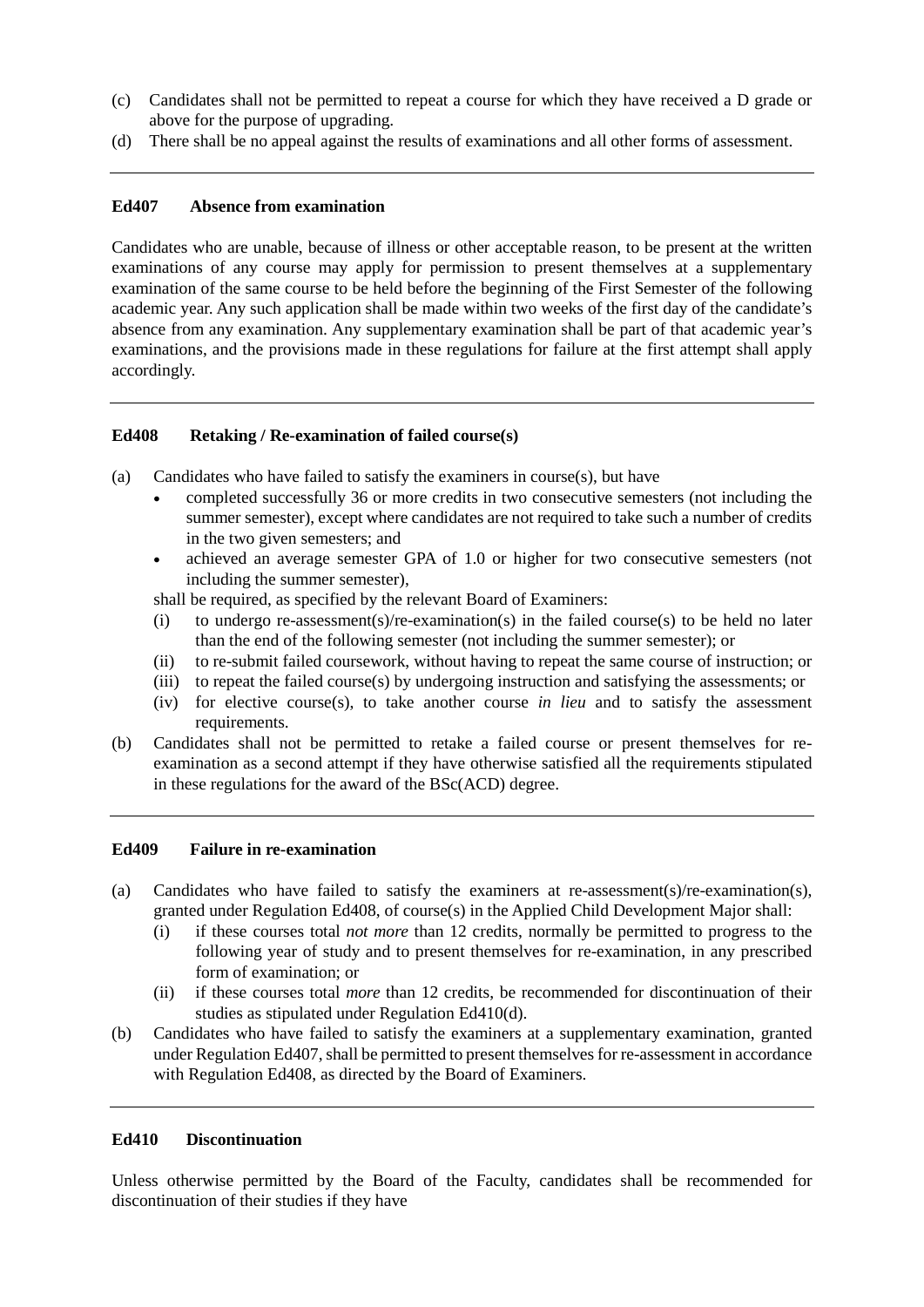- (a) failed to complete successfully 36 or more credits in two consecutive semesters (not including the summer semester), except where candidates are not required to take such a number of credits in the two given semesters; or
- (b) failed to achieve an average semester GPA of 1.0 or higher for two consecutive semesters (not including the summer semester); or
- (c) failed in the Capstone Requirement; or
- (d) failed to satisfy the examiners at re-assessment(s)/re-examination(s) of course(s) in the Applied Child Development Major, granted under Regulation Ed408, of more than 12 credits; or
- (e) exceeded the maximum period of registration specified in Regulation Ed402.

# **Ed411 Award of degree and honours classifications**

- (a) To be eligible for the award of the degree of Bachelor of Science in Applied Child Development, candidates shall have successfully completed the curriculum as stipulated under Regulation Ed404.
- (b) Honours classifications for the degree of Bachelor of Science in Applied Child Development shall be awarded in five divisions: First Class Honours, Second Class Honours Division One, Second Class Honours Division Two, Third Class Honours, and Pass. The classification of honours shall be determined by the Board of Examiners for the degree in accordance with the following Cumulative GPA scores stipulated in UG9(a) of Regulations for First Degree Curricula, with all courses taken (including failed courses, but not including courses approved by the Senate graded as 'Pass', 'Fail' or 'Distinction') carrying equal weighting:

| <b>Class of honours</b>             | CGPA range                     |
|-------------------------------------|--------------------------------|
| First Class Honours                 | $3.60 - 4.30$                  |
| Second Class Honours                | $(2.40 - 3.59)$                |
| Division One                        | $3.00 - 3.59$                  |
| Division Two<br>Third Class Honours | $2.40 - 2.99$<br>$1.70 - 2.39$ |
| Pass                                | $1.00 - 1.69$                  |

- (c) Honours classification may not be determined solely on the basis of a candidate's Cumulative GPA and the Board of Examiners for the degree may, at its absolute discretion and with justification, award a higher class of honours to a candidate deemed to have demonstrated meritorious academic achievement but whose Cumulative GPA falls below the range stipulated above of the higher classification by not more than 0.1 Grade Point.
- (d) A list of candidates who have successfully completed the degree requirements shall be posted on Faculty notice boards.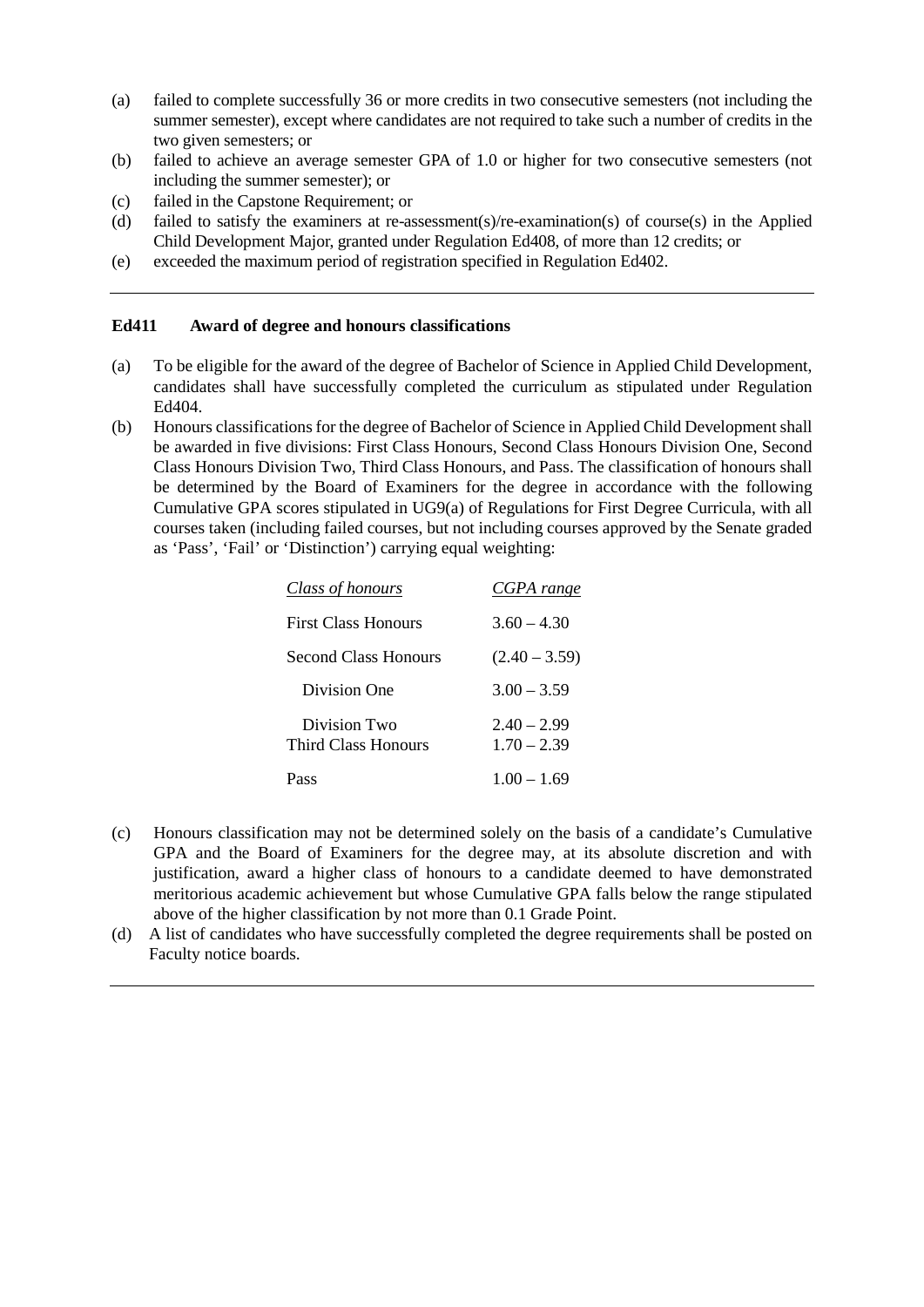# **SYLLABUSES FOR THE DEGREE OF BACHELOR OF SCIENCE IN APPLIED CHILD DEVELOPMENT (BSc[ACD])**

Candidates are required to complete courses totaling not fewer than 120 credits for the Bachelor of Science in Applied Child Development degree. These courses must comprise:

- 84 credits of courses in the Major in Applied Child Development (including a 6-credit Capstone Requirement);
- 6 credits in English in the Discipline course;
- 12 credits of courses in the Common Core Curriculum, including not more than one course from the same Area of Inquiry;
- 18 credits in elective courses.

# **FIRST YEAR OF THE CURRICULUM**

Candidates shall normally take 60 credits, comprising:

- 42 credits of courses in the Major in Applied Child Development;
- 12 credits of courses in the Common Core Curriculum, including not more than one course from the same Area of Inquiry;
- a 6-credit English in the Discipline course.

# **SECOND YEAR OF THE CURRICULUM**

Candidates shall normally take 60 credits, comprising:

- 42 credits of courses in the Major in Applied Child Development;
- 18 credits in elective courses.

# **MAJOR IN APPLIED CHILD DEVELOPMENT** (84 credits)

# **Core Courses**

Candidates are required to complete 72 credits of Core Courses as follows:

# **BSCD3001 Perspectives on Early Childhood Development and Learning** (6 credits)

This course analyzes the historical and philosophical foundations of early childhood education. It examines major theories and trends in early childhood education. Cross-cultural perspectives on early childhood development and education are discussed. Assessment: 100% coursework.

# **BSCD3002 Physical Development** (6 credits)

This course covers the nature of physical growth and motor development in young children, including perceptual development and gross and fine motor development. Assessment: 100% coursework.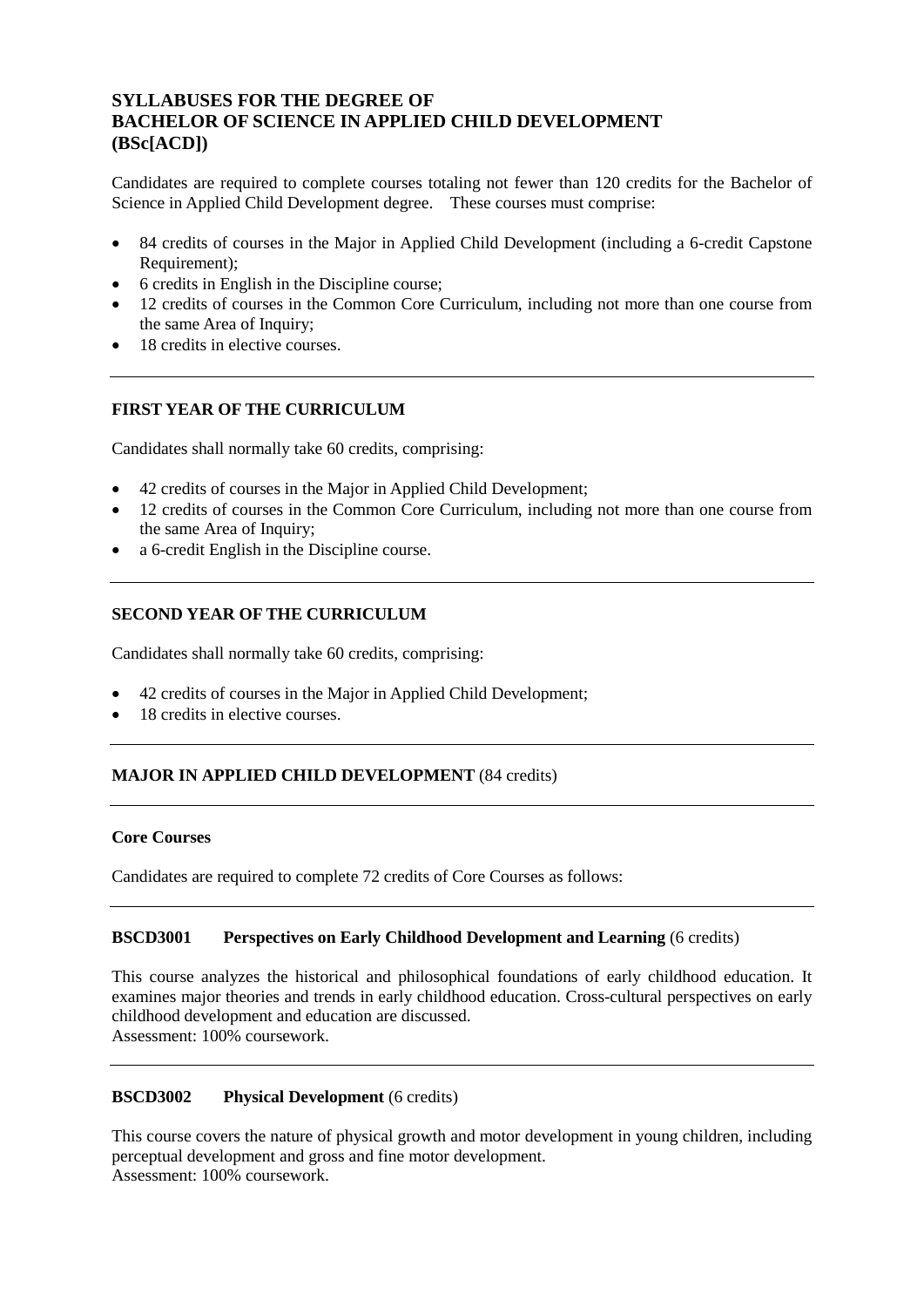# **BSCD3003 Social and Emotional Development** (6 credits)

This course considers the social and emotional development of young children. Topics covered include attachment, emotions, moral development, empathy and friendship, gender-role development and self and social cognition.

Assessment: 100% coursework.

# **BSCD3004 Cognitive and Language Development** (6 credits)

This course examines the theories, methods and research concerning cognitive and language development. Associations among cognition, language development and literacy are explored. Assessment: 100% coursework.

#### **BSCD3005 Introduction to Research Methods** (6 credits)

This course introduces qualitative and quantitative methods in educational research. It covers the methods of collecting, analyzing, reporting and interpreting research data. The application of ethical procedures in educational research is discussed. This course prepares students to design and conduct their independent research project.

Assessment: 100% coursework.

#### **BSCD3006 Observation and Assessment of Children and Early Childhood Programs** (6 credits)

This course examines observational methods and assessment techniques in studying children's development and learning. It introduces the principles of observing, recording, reporting, interpreting and documenting children's behavior and covers the knowledge and skills to plan and evaluate early childhood curricula and programs

Assessment: 100% coursework.

#### **BSCD3007 Field experience** (6 credits)

Field experience provides students with the opportunity to apply theoretical knowledge to practical settings with supervision from a site supervisor. Assessment: 100% coursework.

#### **BSCD4001 Developmental Neuroscience** (6 credits)

This course provides an overview of the development of the brain. It covers the structures and functions of the brain and discusses the neural mechanisms involved in the development of perception, attention, memory and executive function. The intersection between genetics and the environment is considered. Assessment: 100% coursework.

#### **BSCD4002 Development and Education of Young Children with Special Needs** (6 credits)

This course introduces the characteristics and needs of children with special needs. It considers the identification and assessment of special educational needs, and explores approaches to teaching and learning, including the accommodation and adaption of curriculum materials and instruction in special education. Models of early intervention are examined.

Assessment: 100% coursework.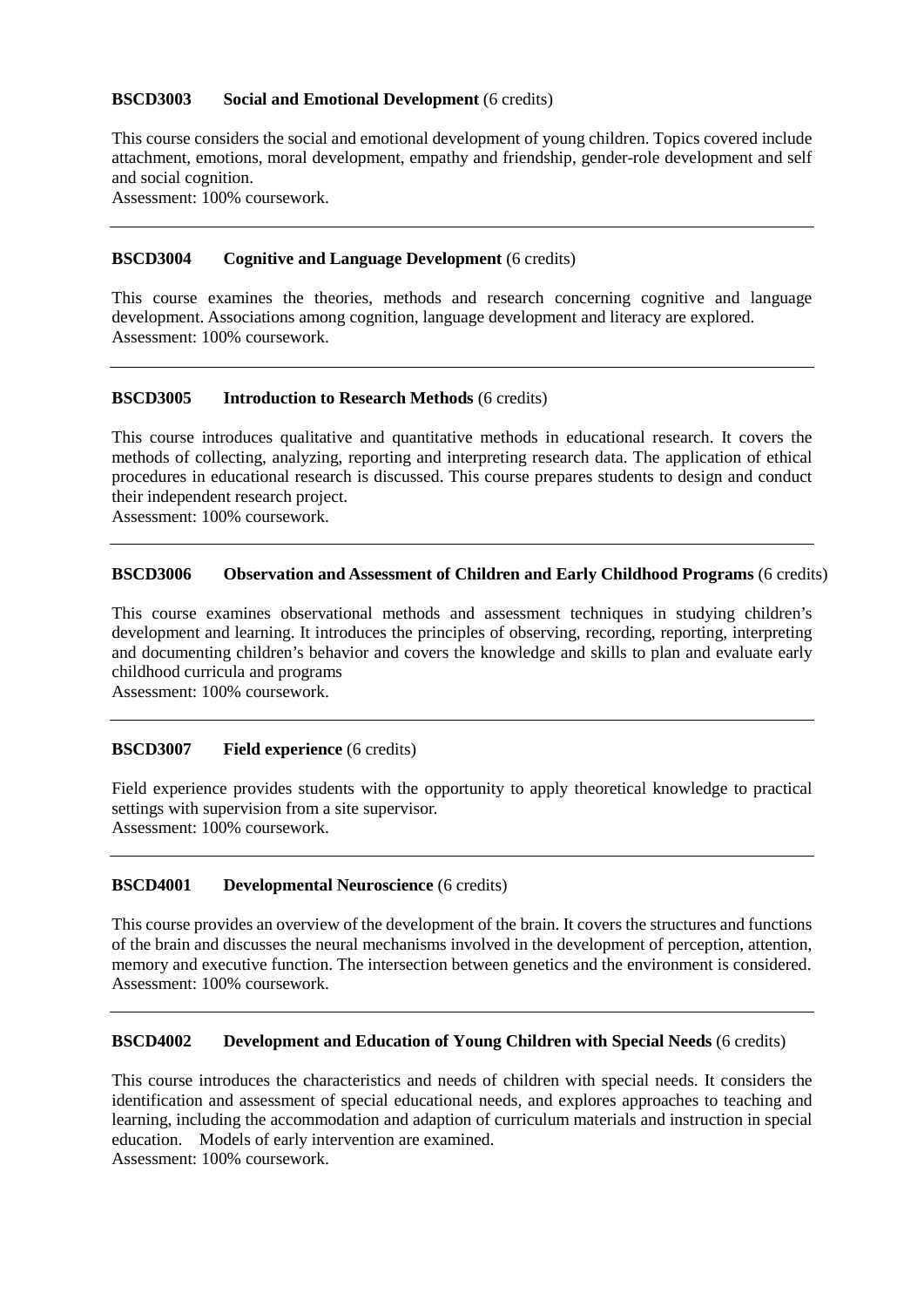# **BSCD4003 Young Children, Family and the Changing World** (6 credits)

This course explores the changing family structures in modern society and their influence on the developing child. It addresses family life issues, such as separation, divorce and remarriage. Theories and research relating to parenting and parent involvement are considered. Assessment: 100% coursework.

# **BSCD4004 Child Development and Public Policy** (6 credits)

This course examines child and family policies in the local and global context. It discusses the impact of social policies on the opportunities and outcomes for children and families. Policies addressing child health, abuse and neglect, adoption, foster care, family support and child protection are considered. Assessment: 100% coursework.

# **BSCD4999 Independent Project** (6 credits)

Independent study of a self-selected topic under the supervision of a faculty member. Assessment: 100% coursework.

# **Elective Courses**

Candidates are required to complete 12 credits of Applied Child Development Elective Courses for the major requirement. They may also take Applied Child Development Elective Courses as free electives to enhance and extend their learning in the field. Not all of the courses listed below will be offered every year.

# **BSCD6001 Children's Play and Learning** (6 credits)

This course explores the role of play in children's development and learning. It covers key theories and perspectives of play and discusses the planning and implementation of play-based curricula and environments for young children.

Assessment: 100% coursework.

# **BSCD6002 Bilingualism in Young Children** (6 credits)

This course provides an overview of theories and research on child bilingualism. Topics covered include the development of bilingualism, individual and societal bilingualism, language maintenance, models of bilingual education and language planning and policies. Assessment: 100% coursework.

# **BSCD6003 Children, Arts and Technology** (6 credits)

This course explores the role of arts and technology in children's lives and education. It studies the integration of arts (music and movement, visual art, drama) and technology in curricula for young children.

Assessment: 100% coursework.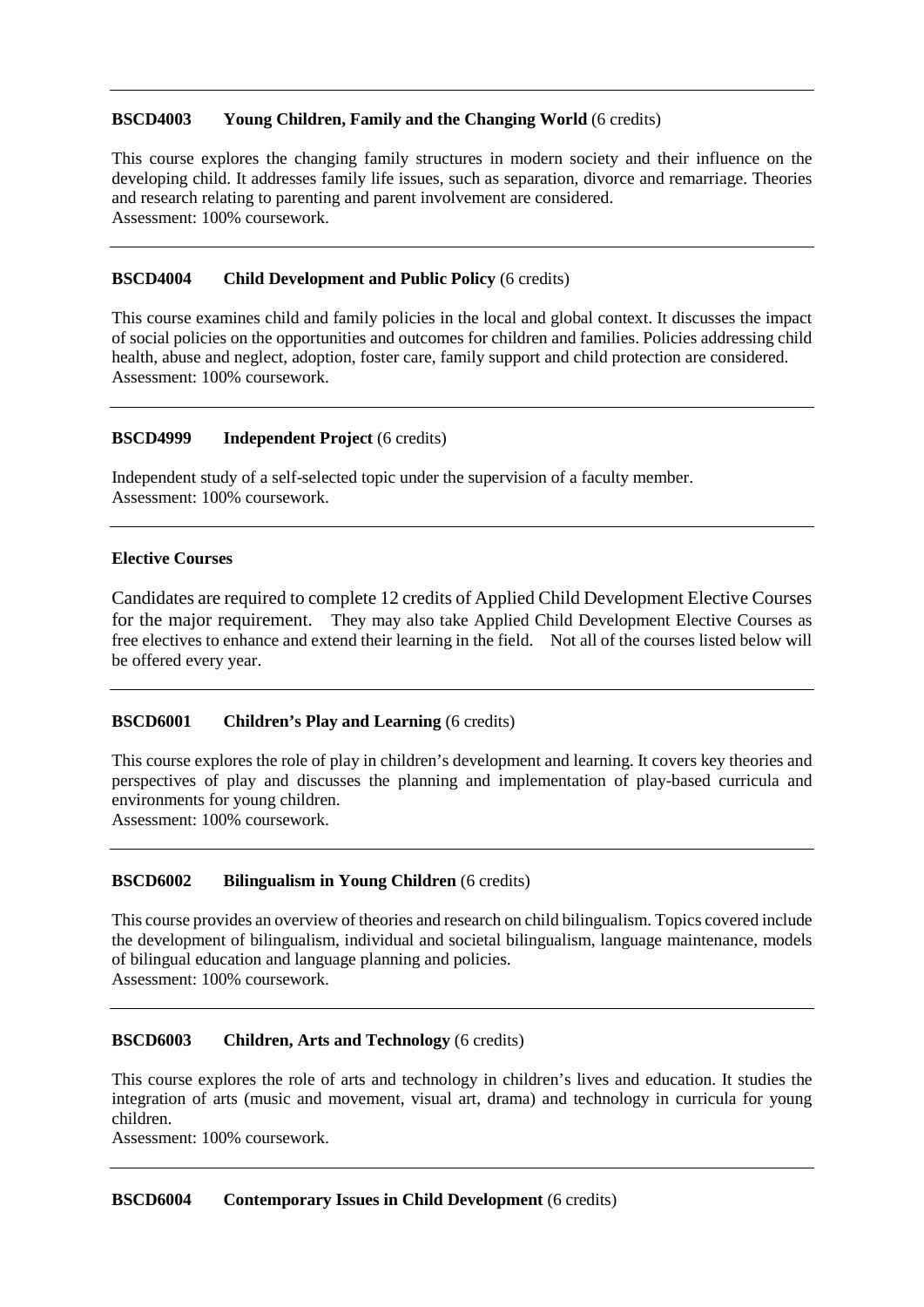This course considers critical issues in child development from local, regional and international viewpoints. It examines the influences of multiple perspectives on early childhood policies and programs, and discusses current trends and innovations in early childhood education. Assessment: 100% coursework.

# **BSCD6005 Guidance and Counseling in Early Childhood Education** (6 credits)

This course covers the theories and techniques of guidance and counseling for young children. Approaches to counseling and therapy, and ethical and legal issues in counseling children are explored. Assessment: 100% coursework.

# **BSCD6006 Early Childhood Curriculum and Pedagogy** (6 credits)

This course provides an overview of the principles of teaching and learning. It discusses major curriculum models in early childhood programmes and focuses on the planning, implementation and evaluation of curricula for young children.

Assessment: 100% coursework.

# **BSCD6007 Children and the Law** (6 credits)

This course examines legal issues related to the rights and obligations of children and parents, including child abuse and neglect, foster care, adoption and child custody. Assessment: 100% coursework.

# **BSCD6008 Child Health** (6 credits)

This course provides an overview of the health, safety and nutritional needs of young children. Emphasis is placed on childhood stress and illnesses, abuse and neglect, food safety and nutrition, and safe and healthy environments. Policies and practices to promote the health and well-being of children are discussed.

Assessment: 100% coursework.

# **BSCD6009 Science in the early years** (6 credits)

This course will focus on ways in which to engage young children to help them understand the role of the environment, science and technology in daily life. It will consider the design of science learning experiences, pedagogies for effective learning and teaching in science, and appropriate assessment strategies. Inquiry- based methods will be emphasized. Assessment: 100% coursework.

# **BSCD6010 Designing appropriate learning environments for young children** (6 credits)

This course highlights the importance of planning, designing and creating learning environments that support all aspects of young children's development and growth. It will also consider laws, regulations and standards related to child health safety. Issues facing designers who have to create spaces to meet children's holistic needs in crowded urban areas and the importance of designing appropriate environments for young children with special needs will also be addressed. Assessment: 100% coursework.